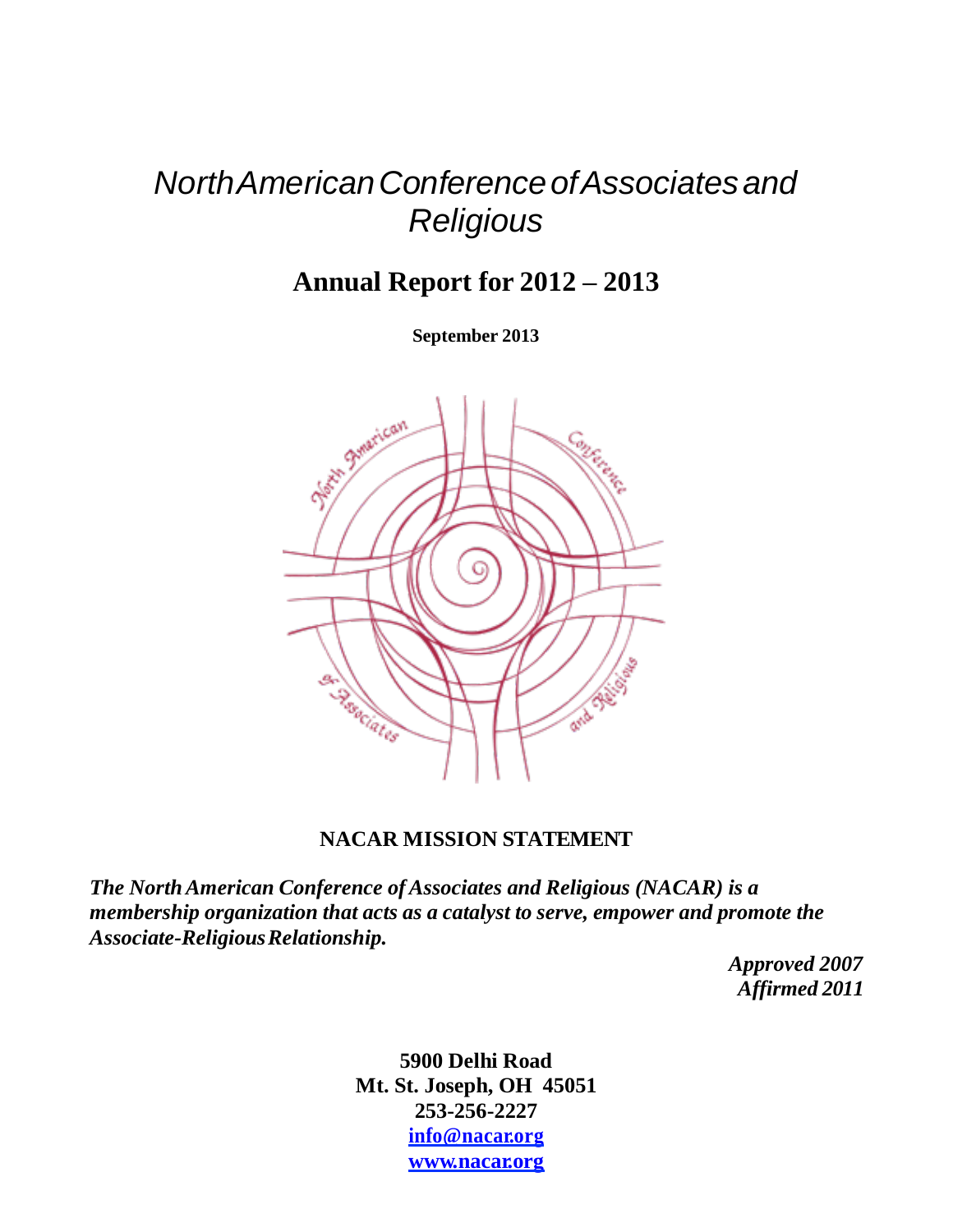#### **BOARD OFDIRECTORS**

#### **President**

Joseph Connell, Associate Congregation of Holy Cross Castro Valley, California

**Vice President** Marilyn Gottemoeller, RSM Sisters of Mercy Cincinnati, Ohio

#### **Treasurer**

Jane Forni, SSND School Sisters of Notre Dame Towson, Maryland

#### **Secretary**

Judith Gomila, MSC Marianites of Holy Cross New Orleans, Louisiana

Elizabeth Avalos, BVM SC of Blessed Virgin Mary Sunnyvale, California

Arthur Carrillo, C.P. Congregation of the Passion Park Ridge, Illinois

Conni Dubick, Associate Dominican Srs of Peace Akron, Ohio

#### **BOARD COMMITTEES**

#### **Executive Committee**

Joseph Connell, Chairperson Marilyn Gottemoeller Jane Forni Judith Gomila

#### **Board Affairs Committee**

Marilyn Gottemoeller, Chairperson Arthur Carrillo Joseph Connell

Cathi Duffy, Associate Society of Holy Child Jesus Rosemont, Pennsylvania

Kathy Herrington, Associate Srs of Holy Names of Jesus and Mary San Jose, California

Peg Madigan, Associate Congregation de Notre Dame Mabou, Nova Scotia

#### **Communications and Advancement**

Conni Dubick, Chairperson Elizabeth Avalos Jane Forni

#### **Member Services Committee**

Cathi Duffy, Chairperson Peg Madigan Judith Gomila Kathy Herrington

#### **NACAR Staff/Volunteers**

#### **OfficeAdministrator**

Mary Jo Mersmann, Associate Sisters of Charity of Cincinnati

**WebAdministrator** Fred Goddard, Affiliate Maryknoll

**Communications** Laura Rowe

**Accountant** Tim O'Brien MutualityAssociates

**Archivist** Ellen O'Connell, SC

The Board of Directors wishes to gratefully acknowledge former Board member, Saundra Kennedy who served for nine years as a Board member. Thank you to Peggy Cekoric and Jill Poehlman who served this past year. Special thanks to David Lavender who served as a volunteer Editor of *The Associate* for many years.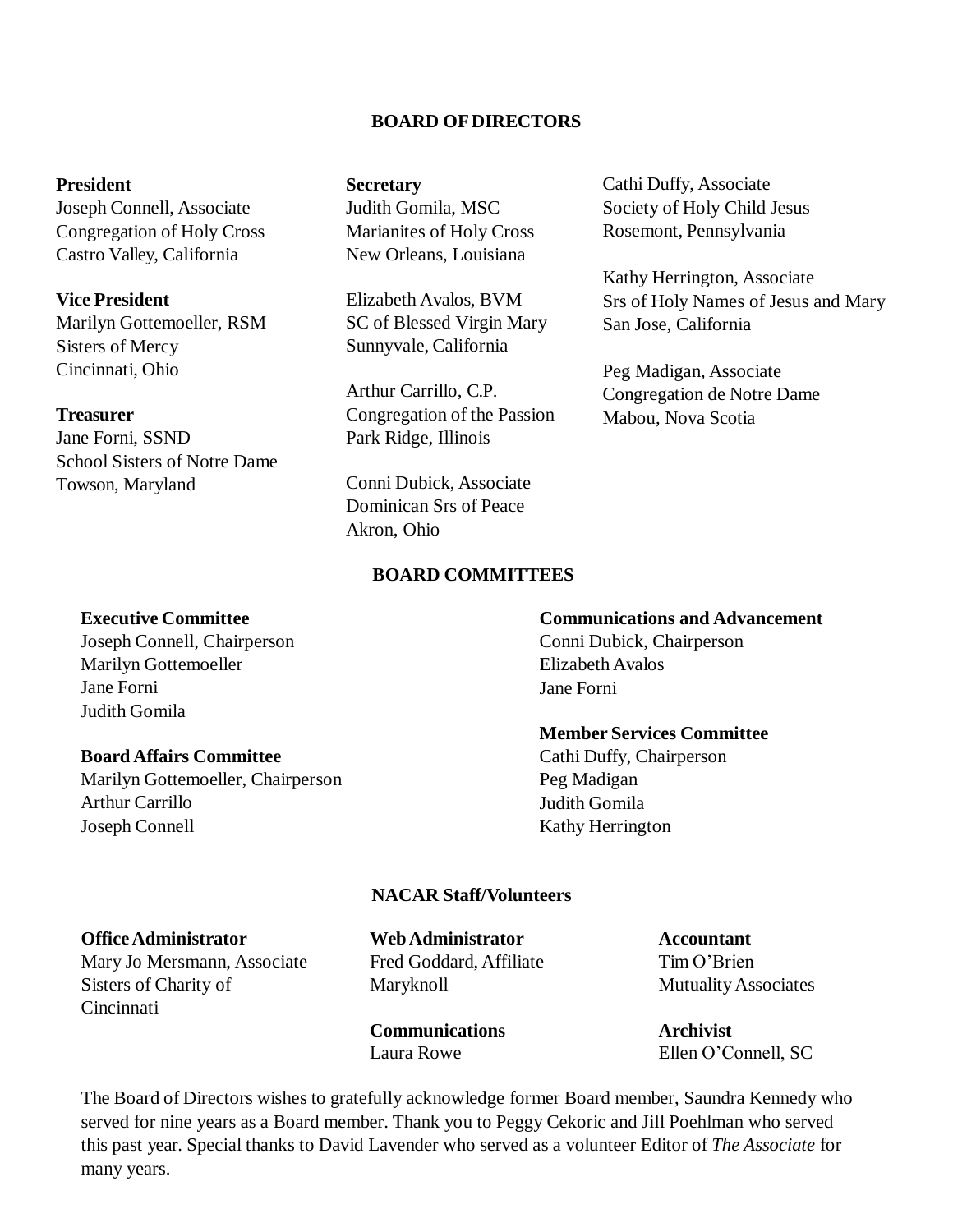# **2012 -2013 Year in Review**

# **August**

Executive Committee met in Cincinnati to prepare for November Board Meeting NACAR exhibited at LCWR Annual Meeting

# **September**

*The Associate* Vol. 17 #2 was posted

Workshop in New Orleans was cancelled due to low registrations

# **November**

Board of Directors met in Cincinnati and welcomed Conni Dubick and Arthur Carrillo as members Four standing committees were established – Executive, BoardAffairs, Member Services, Communications andAdvancement

# **December**

Laura Rowe was welcomed as CommunicationsAdministrator

# **February**

*Developing Dynamic Teams, Boards and Committees* workshop was held in Burlingame, California

Vol. 18 #1 of *The Associate* was posted on the website and a new feature requesting discussion on the main article.

# **March**

Board of Directors met in Chicago at the Cardinal Stritch Retreat House and welcomed ElizabethAvalos as a member

**April**

Membership Renewal Notices were sent to members

 $\triangleright$  May

Director Salary Survey was emailed to all members

**June**

*Contemporary Spirituality of Association* Workshop was held in Baltimore, Maryland

# **Statistics as of June 30, 2013**

Congregational members: 120 Individual members: 101 Total number of contacts of religious and associates: 537

# **Website and Facebook**

Over half of NACAR members, 284 registered users, have registered for the NACAR website There were 5,295 unique visitors to the NACAR website in the last year. 62% of these were new visitors, while 38% were returning. 147 people "like us" on Facebook. Over half the membership open the monthly emails, which is well above the industry rate.